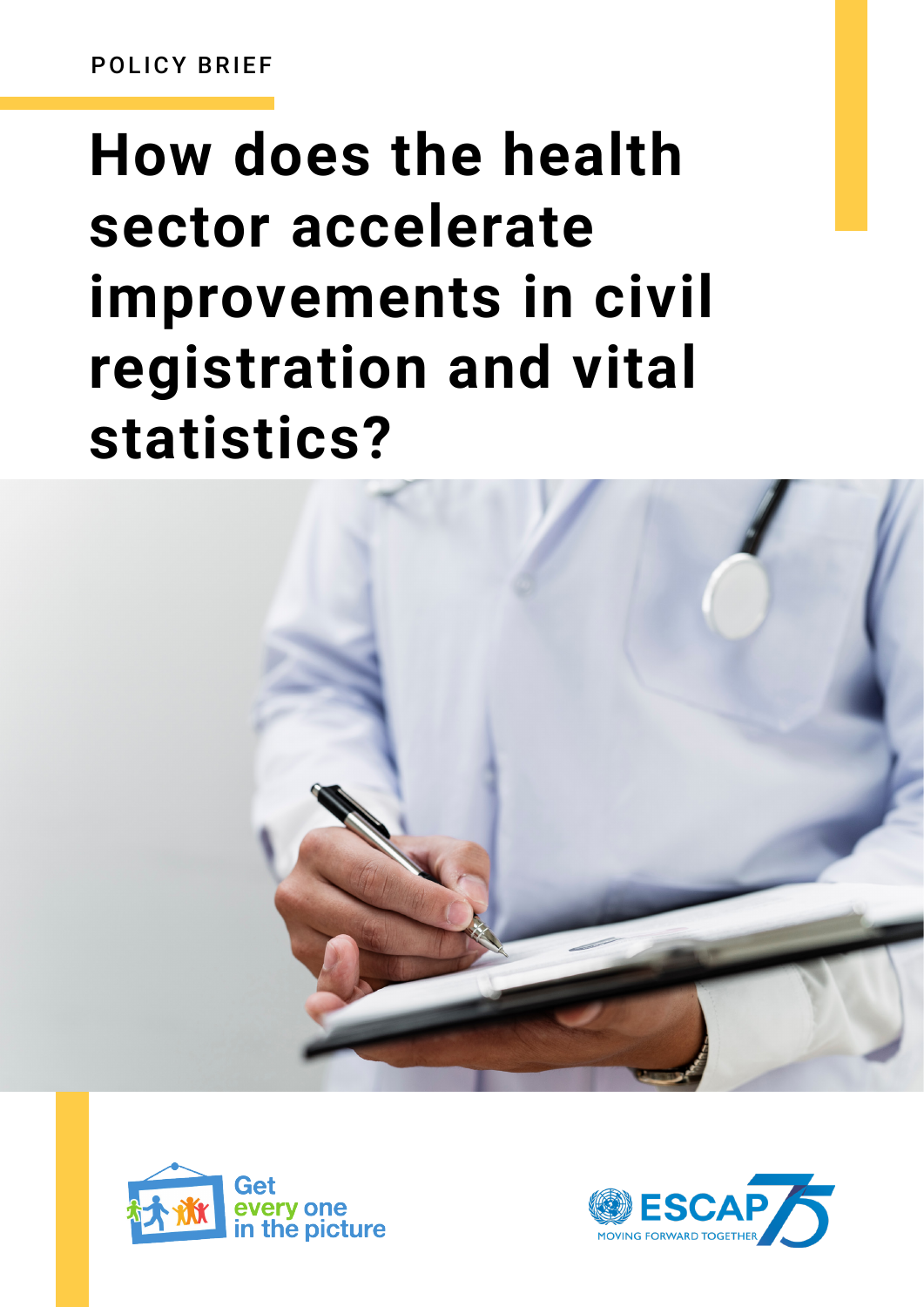Disclaimer: The designations employed and the presentation of the material in this policy brief do not imply the expression of any opinion whatsoever on the part of the Secretariat of the United Nations concerning the legal status of any country, territory, city or area, or of its authorities, or concerning the delimitation of its frontiers or boundaries. Where the designation "country or area" appears, it covers how the health sector accelerate improvements in civil registration and vital statistics in countries, territories, cities or areas. Bibliographical and other references have, wherever possible, been verified. The United Nations bears no responsibility for the availability or functioning of URLs. The opinions, figures and estimates set forth in this publication should not necessarily be considered as reflecting the views or carrying the endorsement of the United Nations. The mention of firm names and commercial products does not imply the endorsement of the United Nations.

This policy brief on how the health sector accelerate improvements in civil registration and vital statistics is a tool to support the Second Ministerial Conference on Civil Registration and Vital Statistics in Asia and the Pacific, and efforts to implement the goals and targets of the CRVS Decade. It has been prepared by the Statistics Division of ESCAP.

Tracking number: ESCAP/MCCRVS/2021/3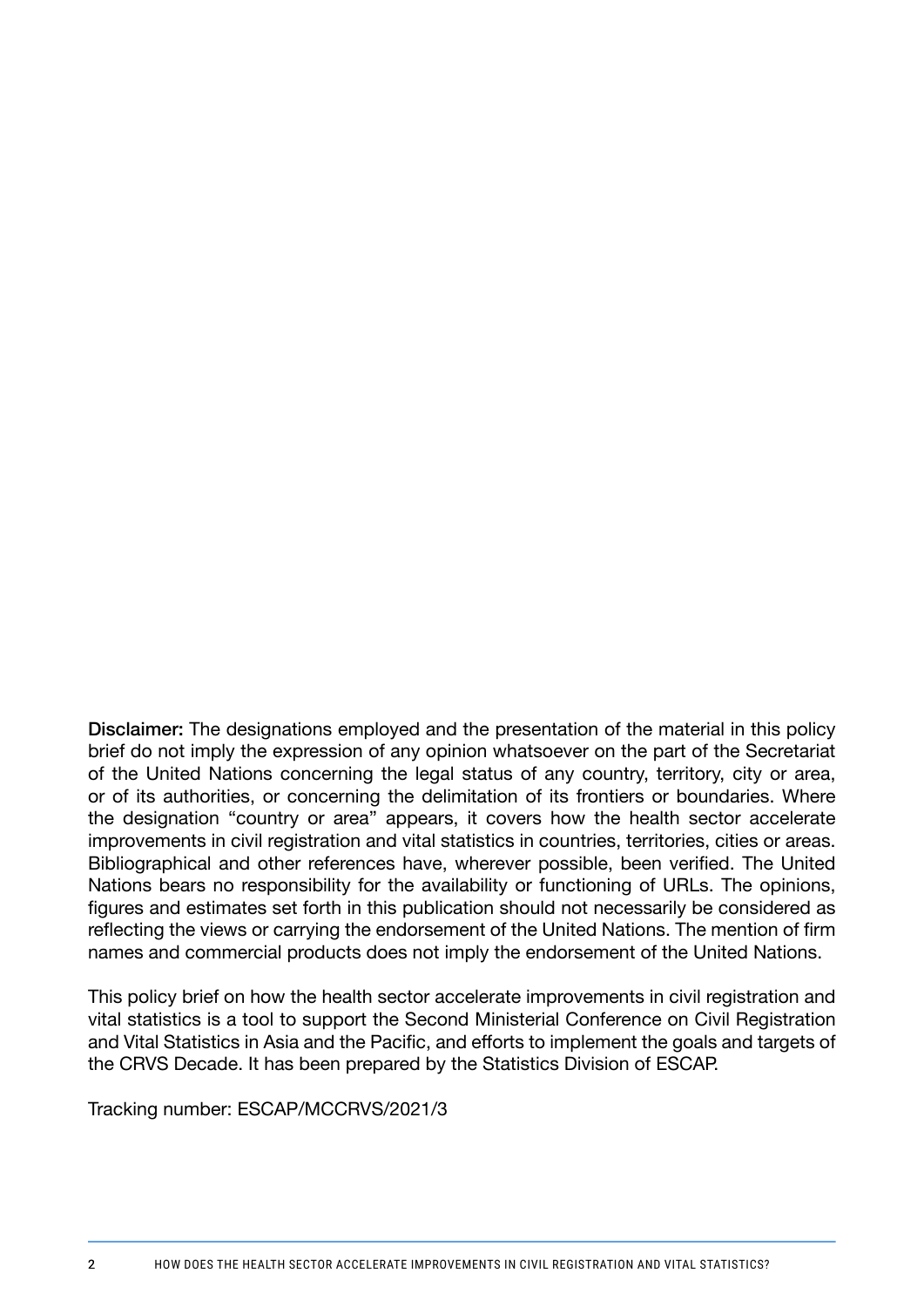## **Table of Contents**

| <b>SUMMARY</b>                                                           | 4  |
|--------------------------------------------------------------------------|----|
| <b>ABBREVIATIONS</b>                                                     | 5  |
| <b>I. INTRODUCTION</b>                                                   | 6  |
| <b>II. ROLE OF THE HEALTH SECTOR IN REGISTERING BIRTHS AND DEATHS</b>    | 7  |
| <b>III.OPERATIONAL INTERLINKAGES BETWEEN THE HEALTH SECTOR AND CIVIL</b> |    |
| <b>REGISTRATIONS</b>                                                     | 9  |
| <b>IV. CONCLUSION</b>                                                    | 11 |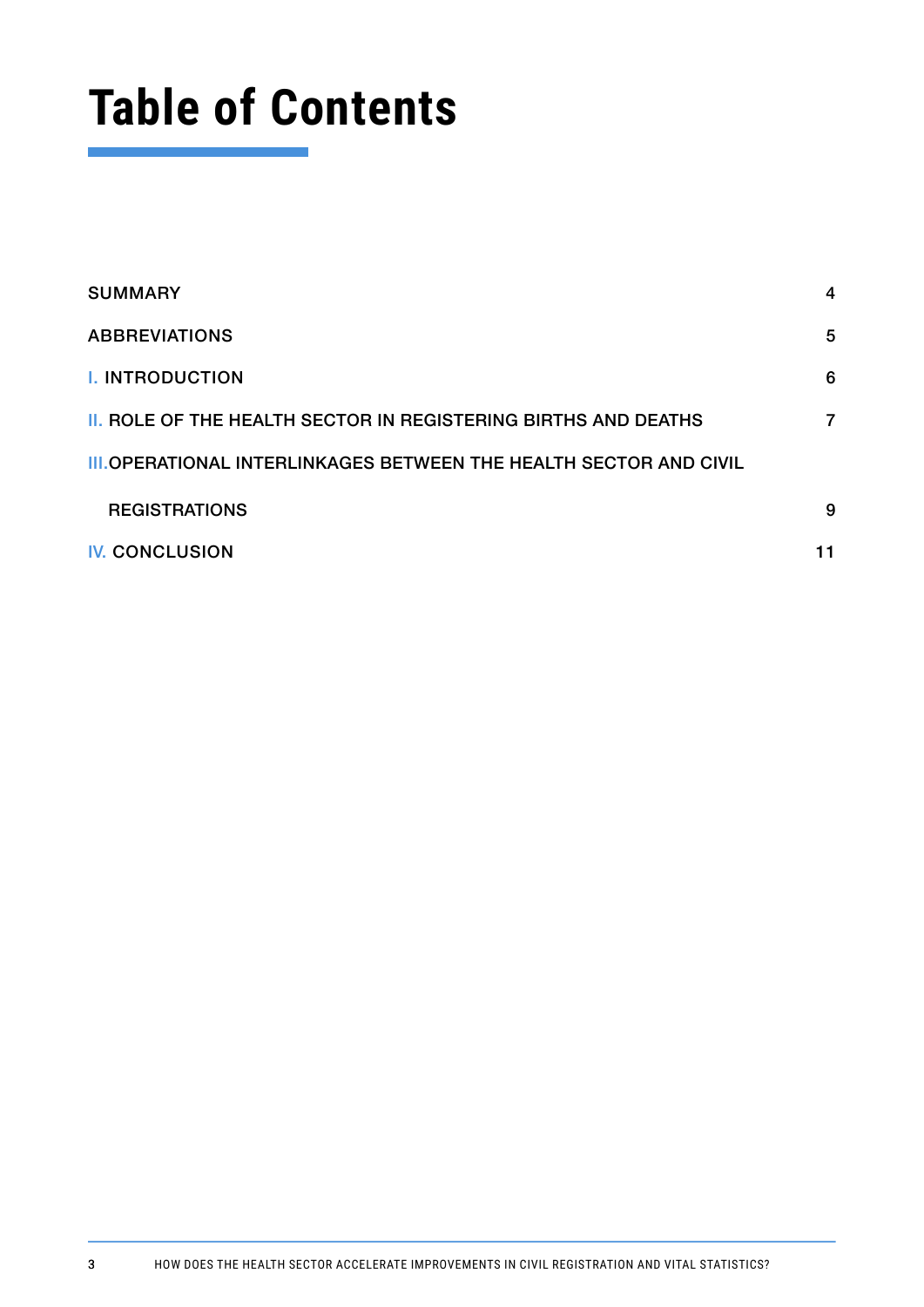### **Summary**

Civil registration and vital statistics systems are strengthened through productive collaboration between civil registration authorities and stakeholders responsible for the health sector. A well-functioning civil registration and vital statistics system generates a continuous stream of data on births and deaths to support decision-making at the national and subnational levels.

The present document contains a description, drawing upon guidance issued by the World Health Organization and the United Nations Children's Fund, of the proactive role that the health sector can play in ensuring that births and deaths are officially registered in national civil registration systems. The description also covers the role of the health sector and of civil registration and vital statistics not only in tracking specific diseases, such as the coronavirus disease (COVID-19), but also in ongoing efforts to track all-cause mortality and causes of death.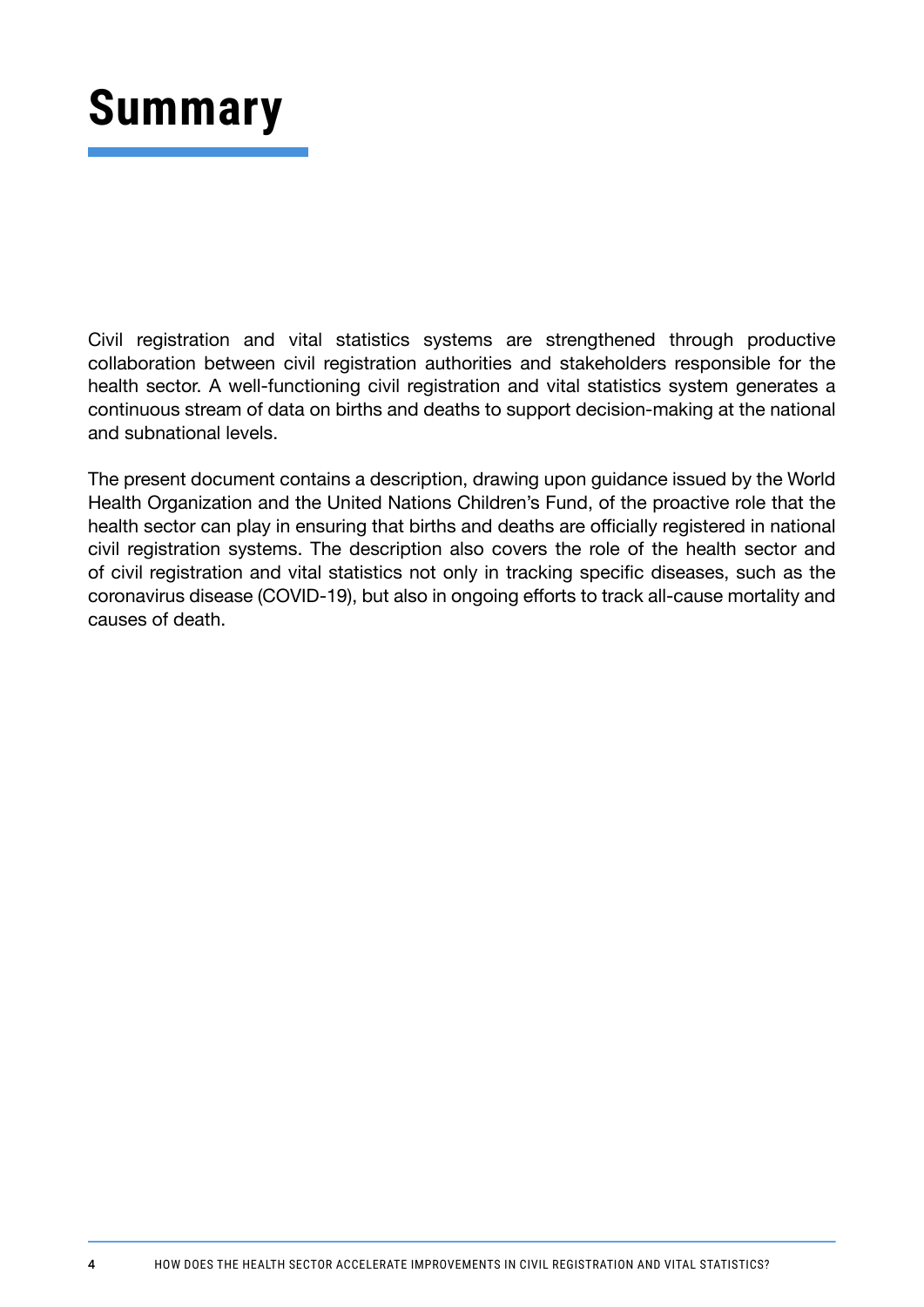## **Abbreviations**

| <b>CRVS</b>  | Civil Registration and Vital Statistics                                |
|--------------|------------------------------------------------------------------------|
| <b>ESCAP</b> | United Nations Economic and Social Commission for Asia and the Pacific |
| <b>ICD</b>   | International Classification of Diseases                               |
| <b>SDG</b>   | Sustainable Development Goals                                          |
| <b>WHO</b>   | World Health Organization                                              |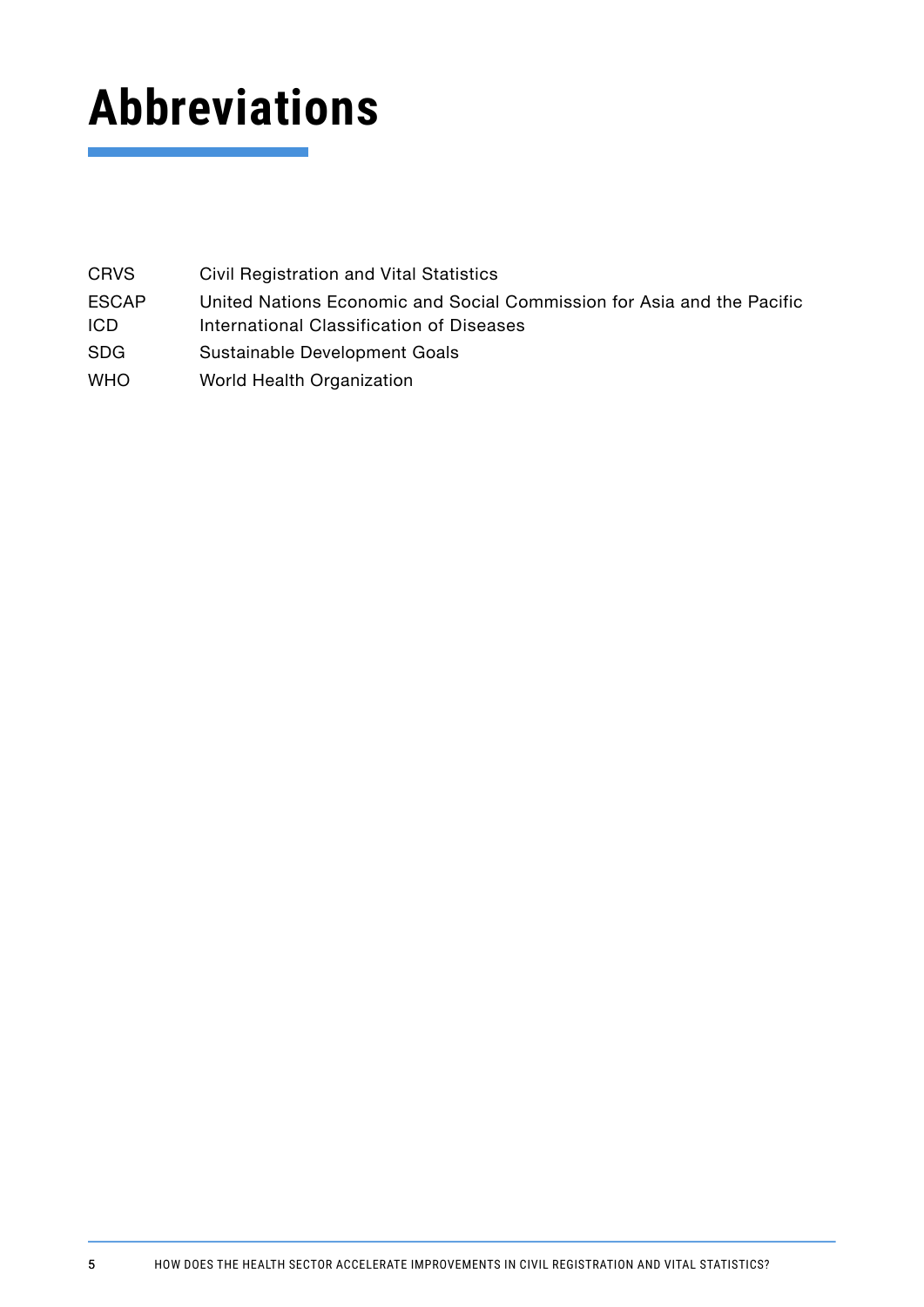## **I. Introduction**

A well-functioning civil registration and vital statistics (CRVS) system generates a continuous stream of population data to support planning and decision-making at national and subnational levels. Civil registration data can be broken down by population characteristics and by administrative area. This permits analysis of geographic disparities, allowing government agencies, such as education and public health, to identify areas in need of improved access to services and targeted assistance.

The health sector plays a crucial role in linking civil registration systems by facilitating the registration of births and deaths, which often occur within health facilities or are known to community-based health personnel responsible for collecting information on births and deaths occurring outside of health facilities.

This brief summarizes the paper entitled "The potential of the health sector to catalyse accelerated improvement in civil registration and vital statistics" presented at the Second Ministerial Conference on CRVS in Asia and the Pacific in November 2021.1

1 ESCAP/MCCRVS/2021/3, available at: https://getinthepicture.org/crvs-decade/second-ministerial-conference/official-documents2021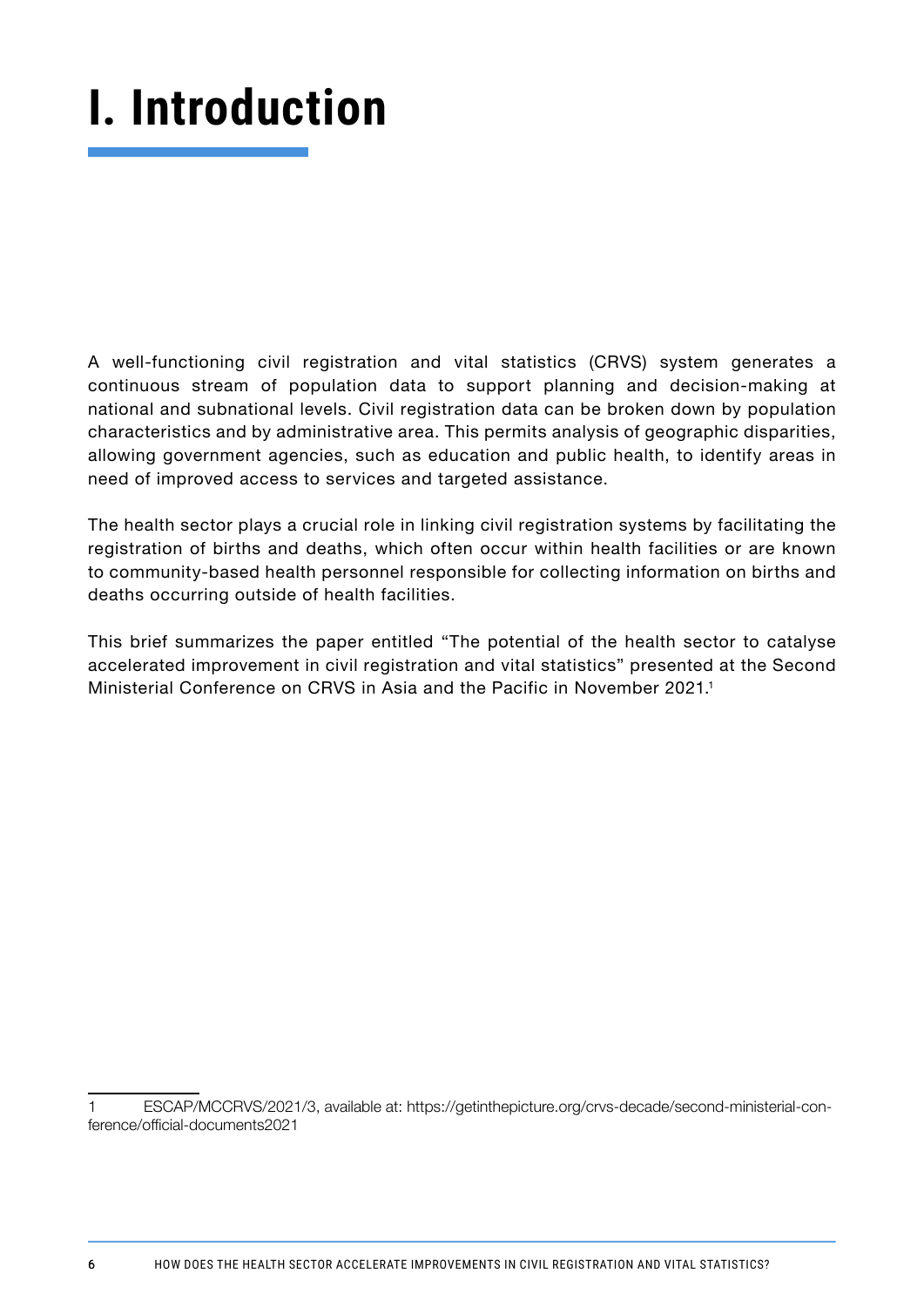### **II. Role of the health sector in registering births and deaths**

The health sector's role as an essential CRVS partner is based on the premise that health workers are in contact with people throughout the life cycle, from cradle to grave, and are generally trusted by the communities they serve. Due to their reach and proximity to communities as well as their established reporting structures, health workers are ideally placed to support the documentation and timely reporting of births and deaths.

Shifting the responsibility for the declaration of births and deaths from the family towards official institutions in the health sector is therefore likely to improve civil registration completeness. It may also help to address inequaities in the registration of vital events.

#### REGISTRATION OF BIRTHS AND DEATHS OCCURRING IN HOSPITALS AND HEALTH CENTRES

For vital events that occur in hospitals and health centres, routinely collected information – patient records, admission and discharge registers, ward registers and laboratory records – can capture much of the data needed to register a birth or a death.

In some settings, civil registrars are positioned within health institutions, where many births and deaths occur. Where civil registration regulations permit, the responsibility for birth and death registration may be delegated to health facility administrators. When a physician attends a death, it is also possible to obtain information on the medical cause of death, which is valuable information for determining public health priorities.

#### REGISTRATION OF BIRTHS AND DEATHS OCCURRING OUTSIDE HOSPITALS AND HEALTH CENTRES

Outside a medical setting, communitybased health practitioners are often among the first to know that a birth or death has occurred. These practitioners provide care and counselling for infants, young children and pregnant women and often maintain records of births and deaths. If the legal framework permits, community-based health practitioners can be designated as informants who take a more proactive role by reporting the occurrence of vital events. Based on such reporting, the registrar may legally register the event.

#### BIRTH REGISTRATION OPPORTUNITIES DURING CONTACT WITH THE HEALTH SECTOR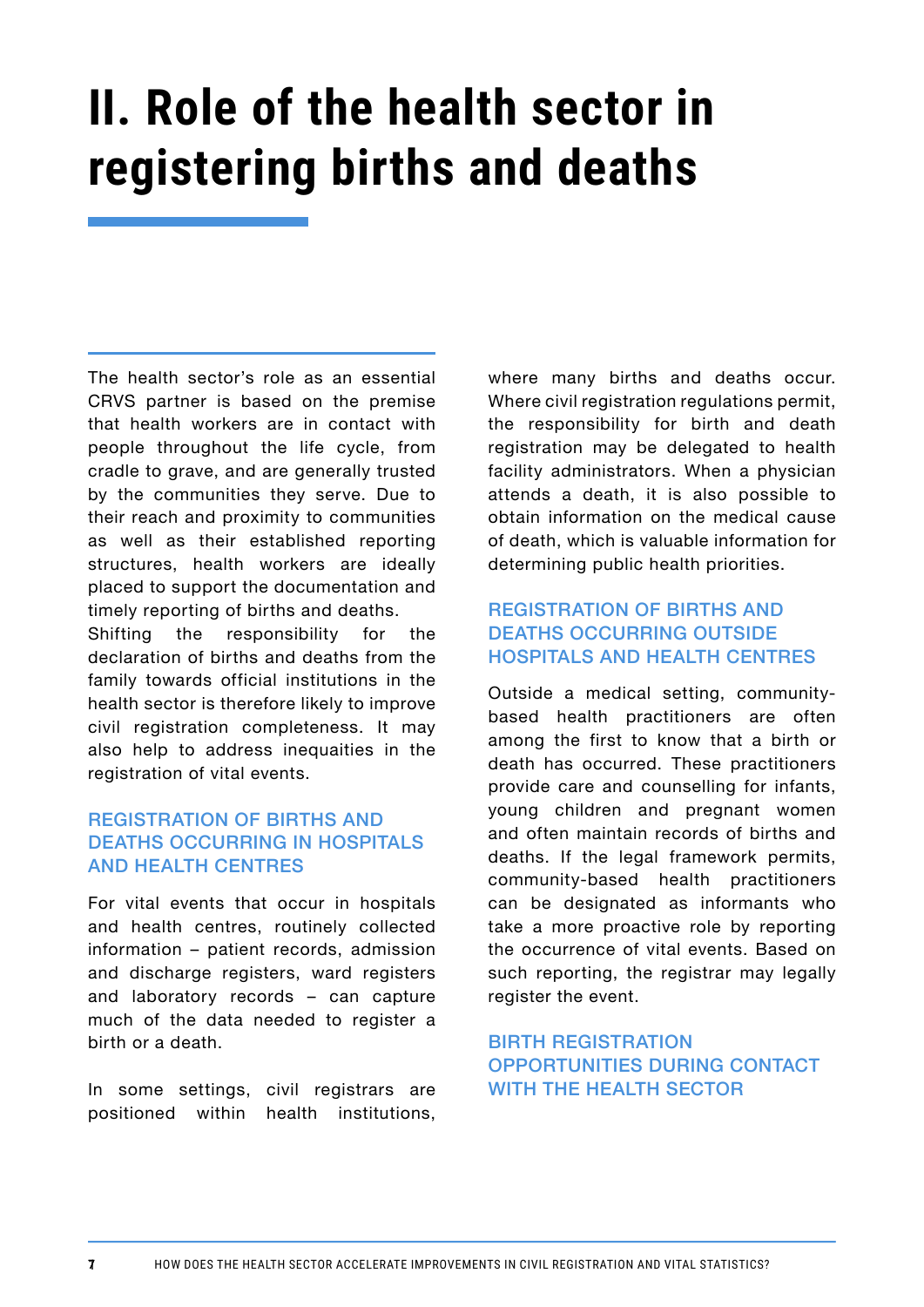Opportunities to significantly increase birth registration through closer interlinkages between the health sector and civil registration are evident across the continuum of care for mothers and their babies. Antenatal care visits, delivery, postnatal care and childhood immunization appointments provide additional opportunities to discuss and facilitate birth registration.

#### CAUSE OF DEATH RECORDING FOR DEATHS OCCURRING IN HEALTH FACILITIES OR WITH THE ATTENTION OF A HEALTH PRACTITIONER: MEDICAL CERTIFICATION OF CAUSES OF DEATH

The health sector is the most reliable source of accurate information on causes of death. Health facilities routinely maintain discharge registers that record patients who were discharged alive and those who died, as well as being able to track the number of deaths by age, sex, date, and place of occurrence. When death occurs in a health-care setting, a doctor should complete the WHO International Form of Medical Certificate of Cause of Death.1

Once a medically trained person has correctly completed the WHO International Form of Medical Certificate of Cause of Death, the cause of death must be accurately coded in accordance with international rules and standards laid out in the International Classification of Diseases (ICD).2 The International Classification of Diseases groups similar diseases into mutually exclusive categories using an alphanumeric code to facilitate the interpretation and analysis of cause-of-death data.

#### CAUSE OF DEATH RECORDING FOR DEATHS OCCURRING IN THE COMMUNITY WITHOUT THE ATTENTION OF A HEALTH PRACTITIONER: VERBAL AUTOPSY

When a death occurs in the community without the attendance of a medical practitioner who is qualified to complete a medical certificate, it is not possible to ascertain the medical cause of death. However, it may be possible to use the death registration process to trigger a verbal autopsy in order to gather related medical information from family members of the deceased, to determine the probable cause of death. This method is not comparable at the individual level with a doctor-determined cause of death and does not have the same legal status or statistical exactitude. However, the outputs of the verbal autopsy can be compiled to generate distributions of leading causes of death in the local community, thus enabling better-informed public health decisions.3

<sup>1</sup> WHO, International Statistical Classification of Diseases and Related Health Problems, 10th revision, vol. 2, 5th edition (Geneva, 2016). Available at https://apps.who.int/iris/handle/10665/246208. 2 Ibid.

<sup>3</sup> For more information on the integration of verbal autopsy in the CRVS system, please consult ESCAP/MCCRVS/2021/INF/2 available at: https:// www.unescap.org/sites/default/d8files/event-documents/ESCAP\_MCCRVS\_2021\_INF\_2\_Verbal\_autopsy\_and\_RAF\_on\_CRVS.pdf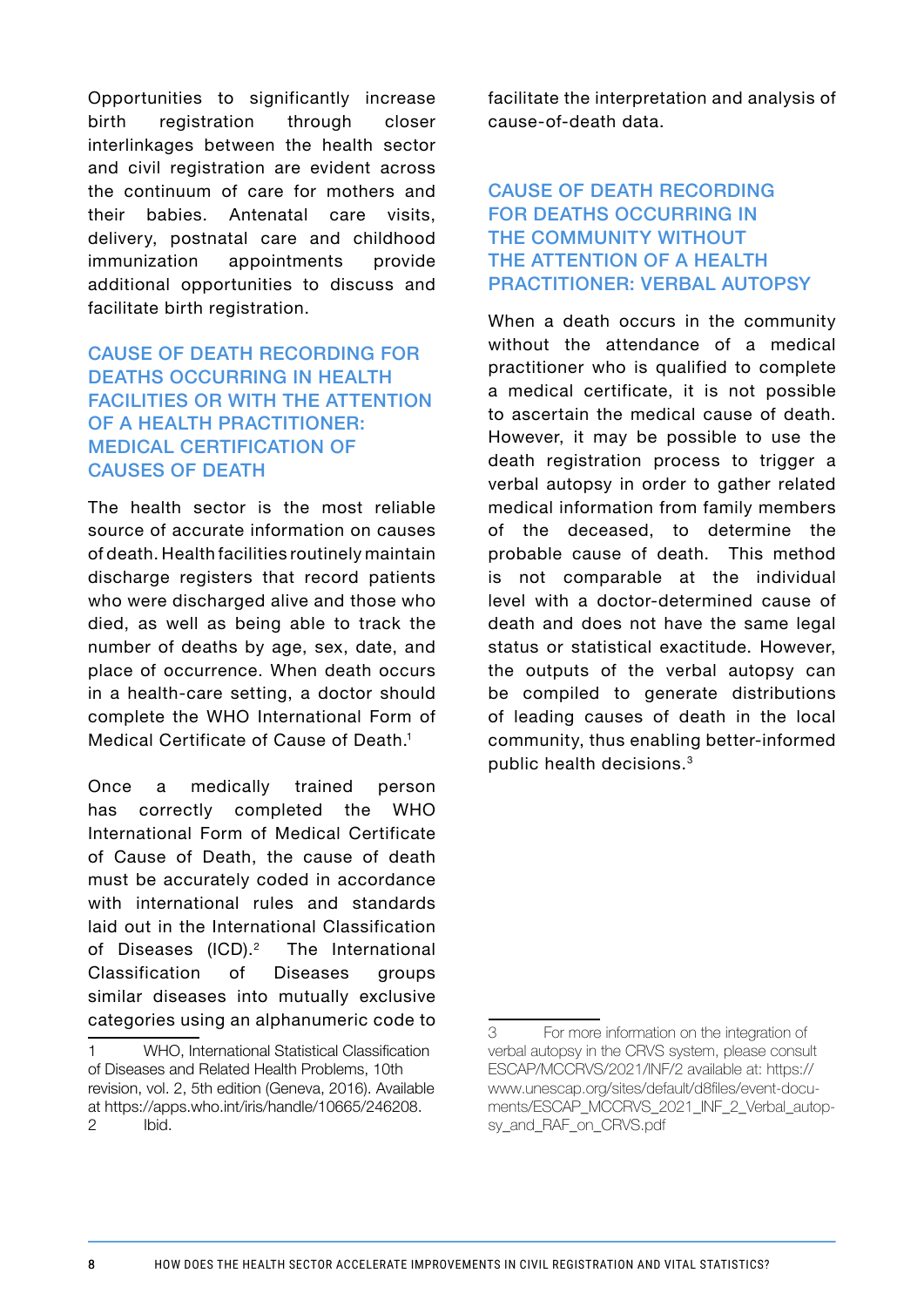### **III. Operational interlinkages between the health sector and civil registration**

The operational aspects of linking the health sector and CRVS will vary. In some countries, the law designates health workers as informants to the civil registrar, requiring them to report births and deaths directly to the registrar, together with the information needed to enable the validation and civil registration of the event. In other settings, such as in Singapore and Armenia, civil registrars are co-located in hospitals, where many vital events occur. Alternatively, health administrators can be designated as registrars responsible for the validation of information received from families and the subsequent official civil registration of vital events.

Irrespective of the model adopted in each country, the accurate collection of information and sharing of this information with the civil registrar requires a high degree of intersectoral and crossprogramme collaboration to increase the involvement of the health sector as a strategy to improve the civil registration of births and deaths.

#### IMPROVED BUSINESS PROCESSES

Scaling-up the engagement of the health sector in the civil registration of births and deaths requires improved business processes. Improving these processes may

#### include:

a. Involving stakeholders in the review and revision of business processes to enhance the flow of records and information;

b. Designating health institutions and agents as legally recognized informants of the occurrence of births, deaths and foetal deaths to the civil registrar and allocating civil registration staff to health facilities to provide onthe-spot registration and certification services:

c. Officially designating health institutions or agents as registrars, providing registration services directly to the population;

d. Where local civil registration law designates family members as the informants, ensuring health agents provide documentary evidence of the occurrence of the event (e.g. copy of the notification form) and are trained to support families to complete any necessary documentation.

#### INFORMATION SHARING

Information-sharing to increase health sector involvement in civil registration includes the following:

a. Agreement, such as a memorandum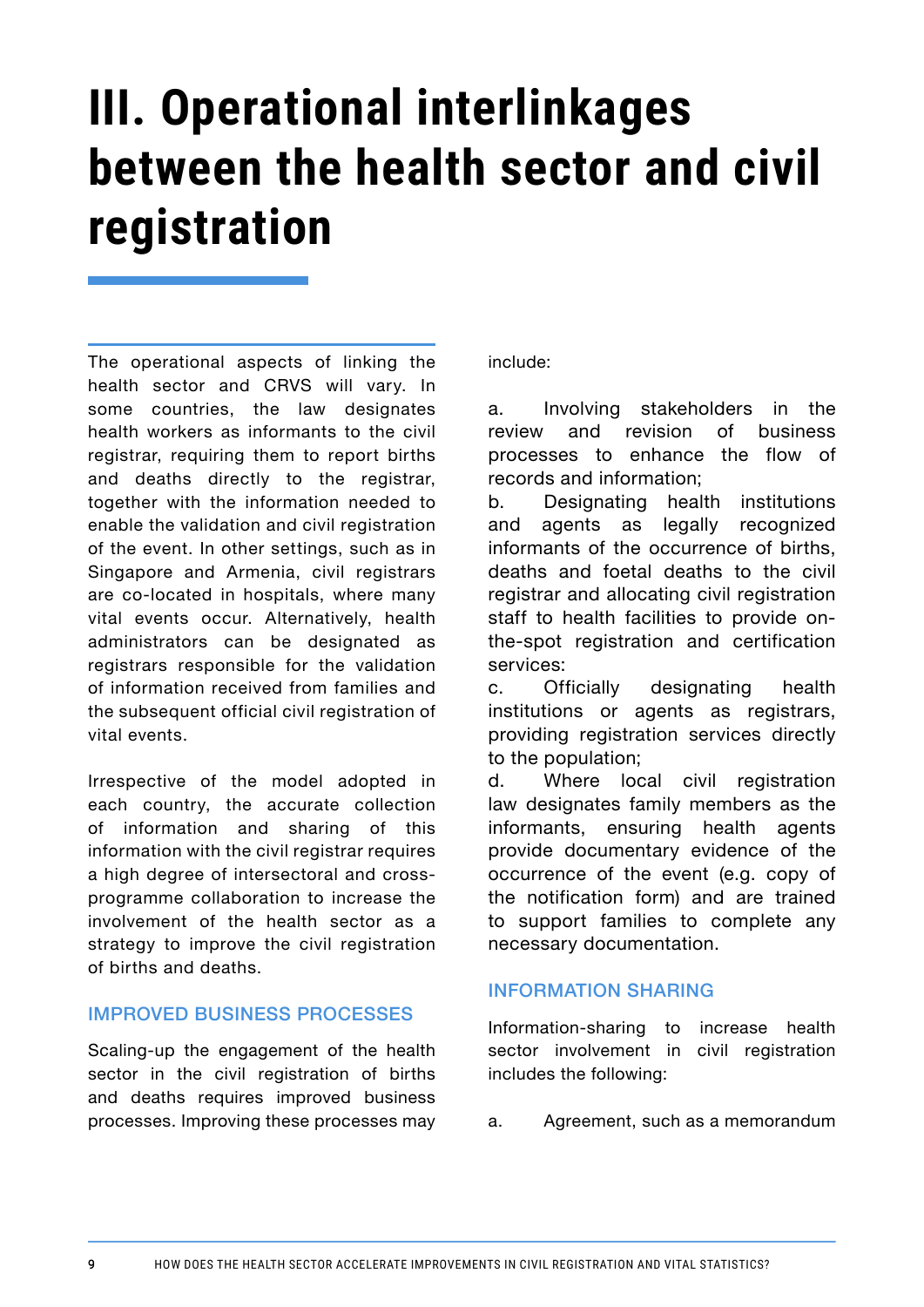of understanding or regulations between health and civil registration and vital statistics agencies, on the exchange of information on individual live birth, foetal death and death records;

b. Information and data sharing protocols protect individual confidentiality and privacy and ensure data security while also enabling efficient sharing of information or interoperability among key agencies.

#### INTEROPERABILITY AND **STANDARDIZATION**

Interoperability and standardization efforts to increase health sector involvement in civil registration include the following:

a. (Standardized definitions, classifications, forms and software instruments;

b. Standard templates for the notification of live births, fetal deaths and deaths, compatible across the health, civil registration and national statistical offices;

c. Decentralization and digitization of the civil registration system based on published standards;

d. Consensus on interoperable databases for birth, death and fetal death data;

e. Mechanisms to avoid duplication of birth or death registration, such as issuing a unique identity number to all individuals at the time of birth registration.

#### CAPACITY DEVELOPMENT

Capacity development to increase health sector involvement in civil registration includes the following:

a. Ensuring the accuracy and reliability of birth, fetal death and death information collected by the health sector and shared with civil registration at the individual level; b. Providing skills development for community and institutional health workers to act as informants in completing forms for births or deaths.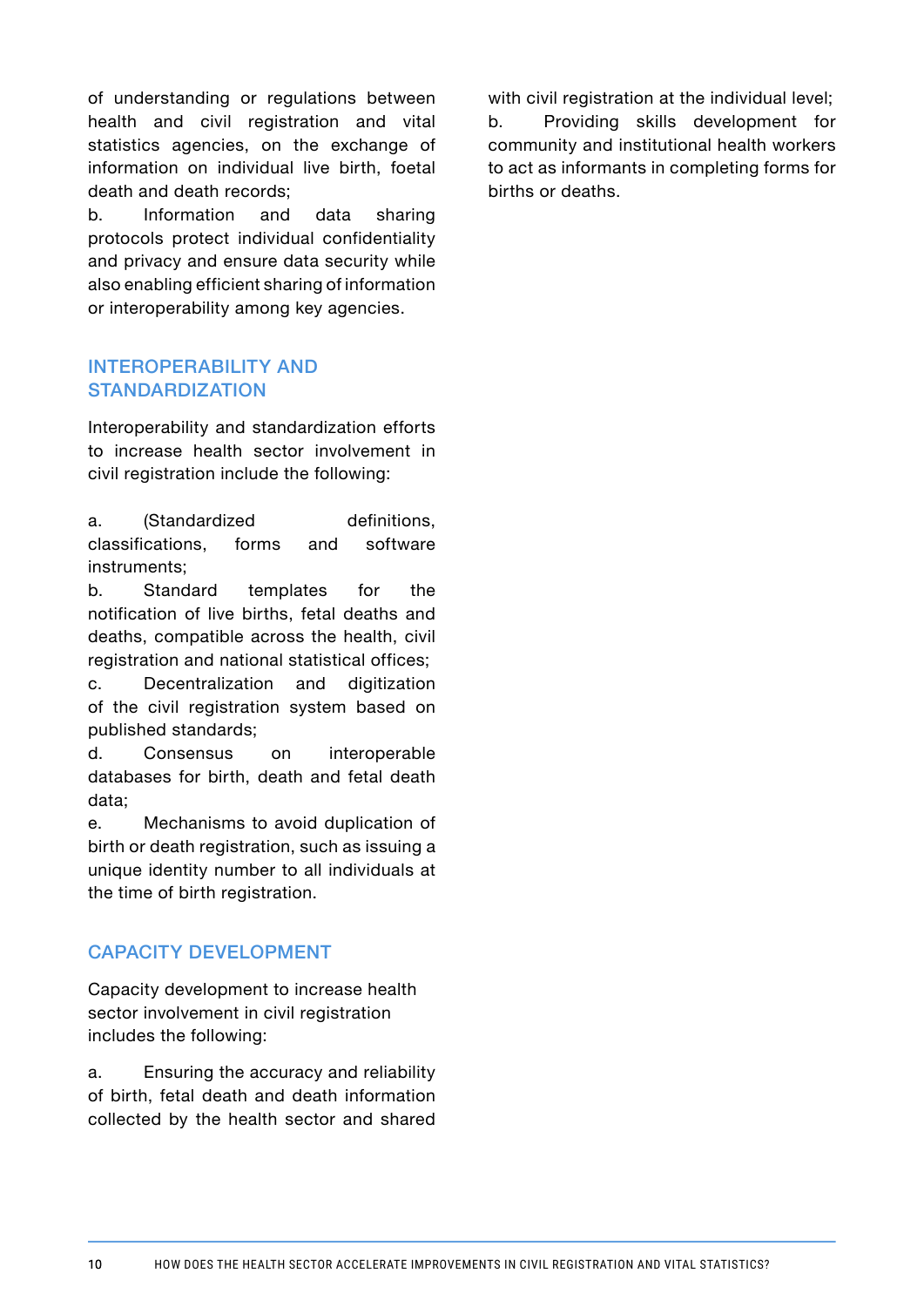## **IV. Conclusion**

Geographic, economic and socio-cultural barriers to civil registration are often considerable, especially for the poorest and most marginalized populations. Collaboration between health sector stakeholders and civil registration authorities can greatly facilitate the registration of births and deaths by transferring the primary responsibility for the notification of births and deaths from individuals and families to health sector and civil registration authorities.

Alleviating the burden on individuals and families will contribute to increased civil registration of vital events, thus providing decision-makers with more reliable information and accurate statistics to guide policy and practice. Facilitating the registration of births and deaths will enable families to exercise their rights to claim social and welfare benefits and access other government services quickly and seamlessly.

Furthermore, the availability of data on deaths from all causes, disaggregated by age and sex, permits health sector authorities to track mortality continuously and identify unusual patterns of death that require health sector responses. Ascertaining causes of death by way of medical certification or verbal autopsy permits more targeted health sector responses to address the causes of death and develop preventive and remedial interventions.